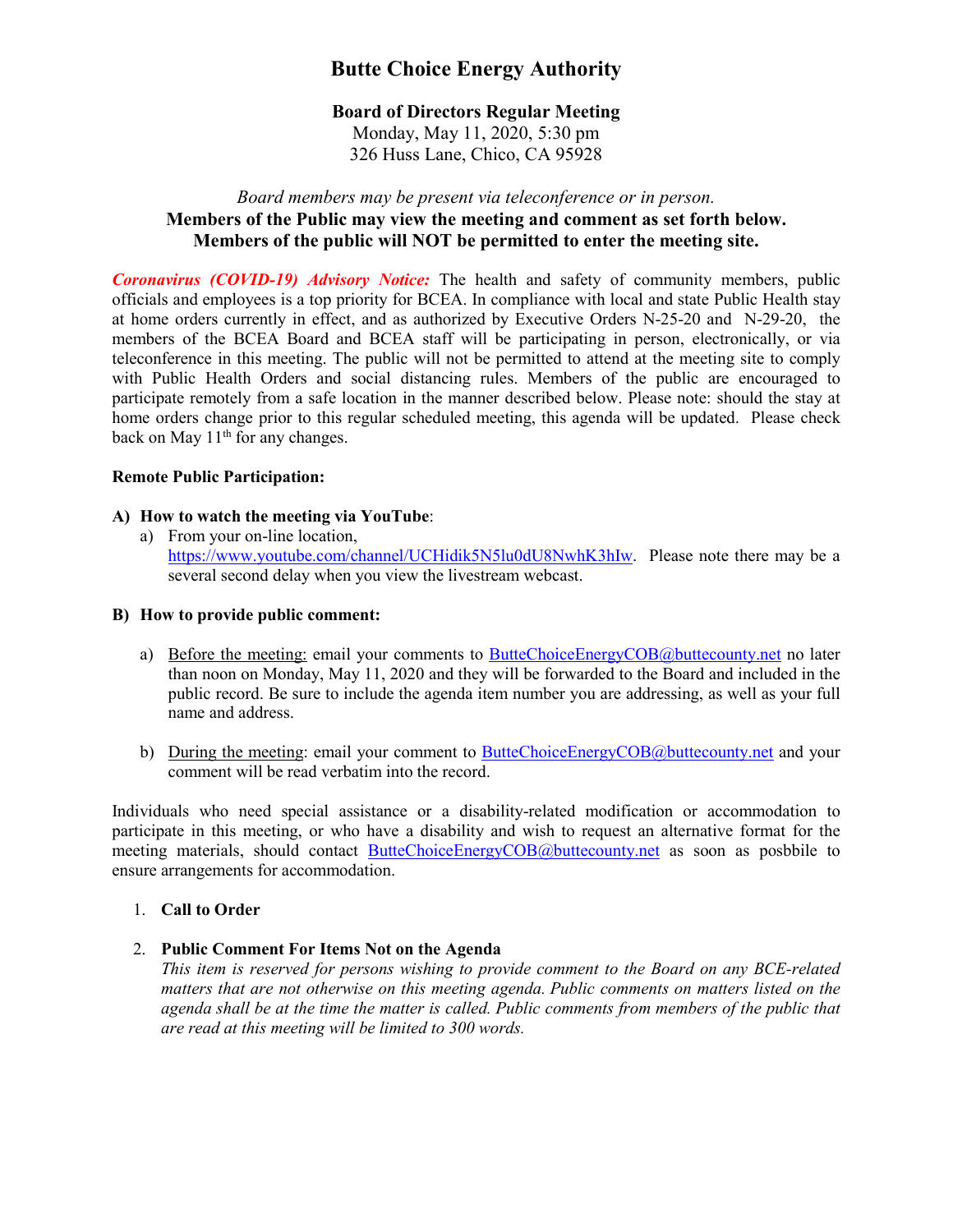# 3. **Consent Agenda**

**a) Minutes from April 13, 2020 Board Meeting Requested Action:** Approve the Minutes from the April 13, 2020 Board Meeting

## 4. **Regular Agenda**

## **a) Operations and Administration Report from Interim Executive Officers**

Receive updates on various operational and administrative activities and file with this report. Topics include:

- i. BCE Financial Update
- ii. BCE Contract Updates
- iii. PG&E Matters Related to BCE Implementation
- iv. CPUC Bond
- v. Executive Search Update
- vi. BCE Expansion/Marketing RFP
- vii. Cal-CCA Engagement
- viii. Administrative Items

**Requested Action:** Receive for information and provide any necessary direction.

## **b) Discussion Regarding BCEA Office Space**

**Requested Action:** Provide feedback and direction to interim executive officers regarding options for BCEA office location and lease beginning in August 2020

## **c) Adopt Resolution Approving Delegation of Authority to Chief Executive Officer for Regulatory and Legislative Matters**

**Requested Action:** Adopt Resolution adopting a policy to delegate authority to the Chief/Interim Executive Officer on regulatory and legislative matters impacting BCEA mission and operations.

**d) Policy Discussion Regarding Communities Wishing to Join BCEA Requested Action:** Receive information and provide necessary direction.

## **e) Board Member and Staff Announcements**

Board Members may briefly provide information to other members of the Board and the public, ask questions of staff, request an item to be placed on a future agenda, or report on conferences, events or activities related to BCE business. There is to be no action taken on comments made by Directors unless authorized by law.

## **CLOSED SESSION**

**Public Employment**  Title: Chief Executive Officer

## **Conference with Labor Negotiators**

Agency designated representatives: Brian Ring and Erik Gustafson, BCEA Interim Chief Executives; Shawn Marshall, LEAN Energy US; Jamie Cannon, City of Chico; Harriet Steiner, BB&K/General Counsel to BCEA. Unrepresented employee: Chief Executive Officer

## **f) Meeting Adjournment**